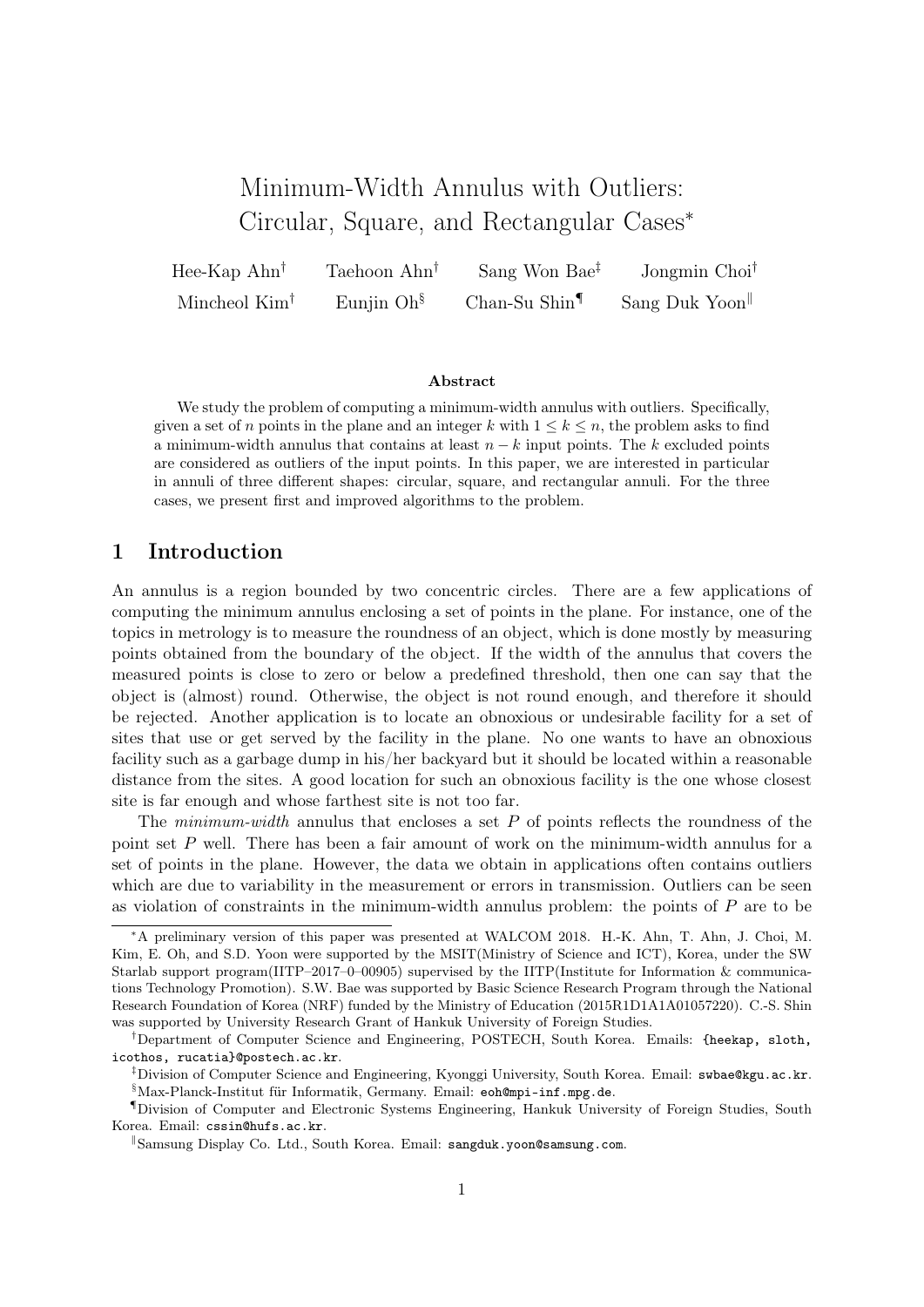

<span id="page-1-0"></span>Figure 1: Minimum-width (a) circular, (b) square, and (c) rectangular annuli with  $k = 7$  outliers for a given set of points.

covered by the annulus but some of them are allowed to be violated. In this paper, we study the minimum-width annulus problem for points allowing outliers in the plane.

The minimum-width annulus problem has been studied in computational geometry. Motivated by the roundness test in metrology, Ebara et al. [\[9\]](#page-12-0) presented a simple quadratic time algorithm that computes a minimum-width circular annulus enclosing a given set of  $n$  points in the plane using Voronoi diagrams. Later, Agarwal, Sharir, and Toledo [\[3\]](#page-12-1) presented an algorithm that uses Megiddo's parametric search technique and computes the minimum-width circular annulus in  $O(n^{8/5+\epsilon})$  time for any  $\epsilon > 0$ . The problem was reconsidered by Agarwal et al. [\[4\]](#page-12-2) as an application of computing the vertices, edges and 2-dimensional faces of the lower envelopes of multivariate functions. Their algorithm takes  $O(n^{17/11+\epsilon})$  expected time for any  $\epsilon > 0$ . Then, Agarwal and Sharir [\[2\]](#page-12-3) simplified and improved their previous algorithm by using vertical decomposition to  $O(n^{3/2+\epsilon})$  expected time for any  $\epsilon > 0$ . Chan gave an  $(1+\epsilon)$ -approximation algorithm for the problem [\[7\]](#page-12-4). However, there is no exact algorithm known for the problem in the presence of outliers, except an approximation algorithm by Har-Peled and Wang [\[11\]](#page-12-5).

There also has been work on variations of the minimum-width annulus problem in the plane, depending on the *shape* of the annulus as well as the *distance metric* for measuring the width. A square or rectangular annulus is the region bounded by two concentric axis-parallel squares or rectangles, respectively. Abellanas et al. [\[1\]](#page-12-6) presented an  $O(n)$ -time algorithm for the rectangular annulus problem and considered several variations of the problem. Gluchshenko, Hamacher, and Tamir [\[10\]](#page-12-7) gave an optimal  $O(n \log n)$ -time algorithm for a minimum-width square annulus. Later, Mukherjee et al. [\[14\]](#page-12-8) presented an  $O(n^2 \log n)$ -time algorithm that computes a minimumwidth rectangular annulus over all orientations, and Bae [\[6\]](#page-12-9) showed that a minimum-width square annulus over all orientations can be computed in  $O(n^3 \log n)$  time.

In this paper, we study the problem of computing a minimum-width annulus that contains at least  $n - k$  input points, when n points are given as input points and  $1 \leq k \leq n$  is also a part of input. Since the input points not covered by the resulting annulus are considered as the outliers of the annulus, this problem is also called as the minimum-width annulus problem with k outliers. We are interested in annuli of three different shapes: circular, square and rectangular annuli. See Figure [1](#page-1-0) for an illustration.

Very recently, Bae [\[5\]](#page-12-10) considered the square or rectangular annulus problem with  $k \geq 1$ outliers and presented several first algorithms. Among them, he presented an  $O(k^2 n \log n + k^3 n)$ time algorithm for the square annulus with k outliers and  $O(nk^2 \log k + k^4 \log^3 k)$ -time algorithm for the rectangular annulus with  $k$  outliers. It is worth noting that, when  $k$  is a constant, these running times match the lower bounds of the problems. On the other hand, no nontrivial algorithm for the minimum-width circular annulus with outliers is known so far.

Our results in this paper are threefold: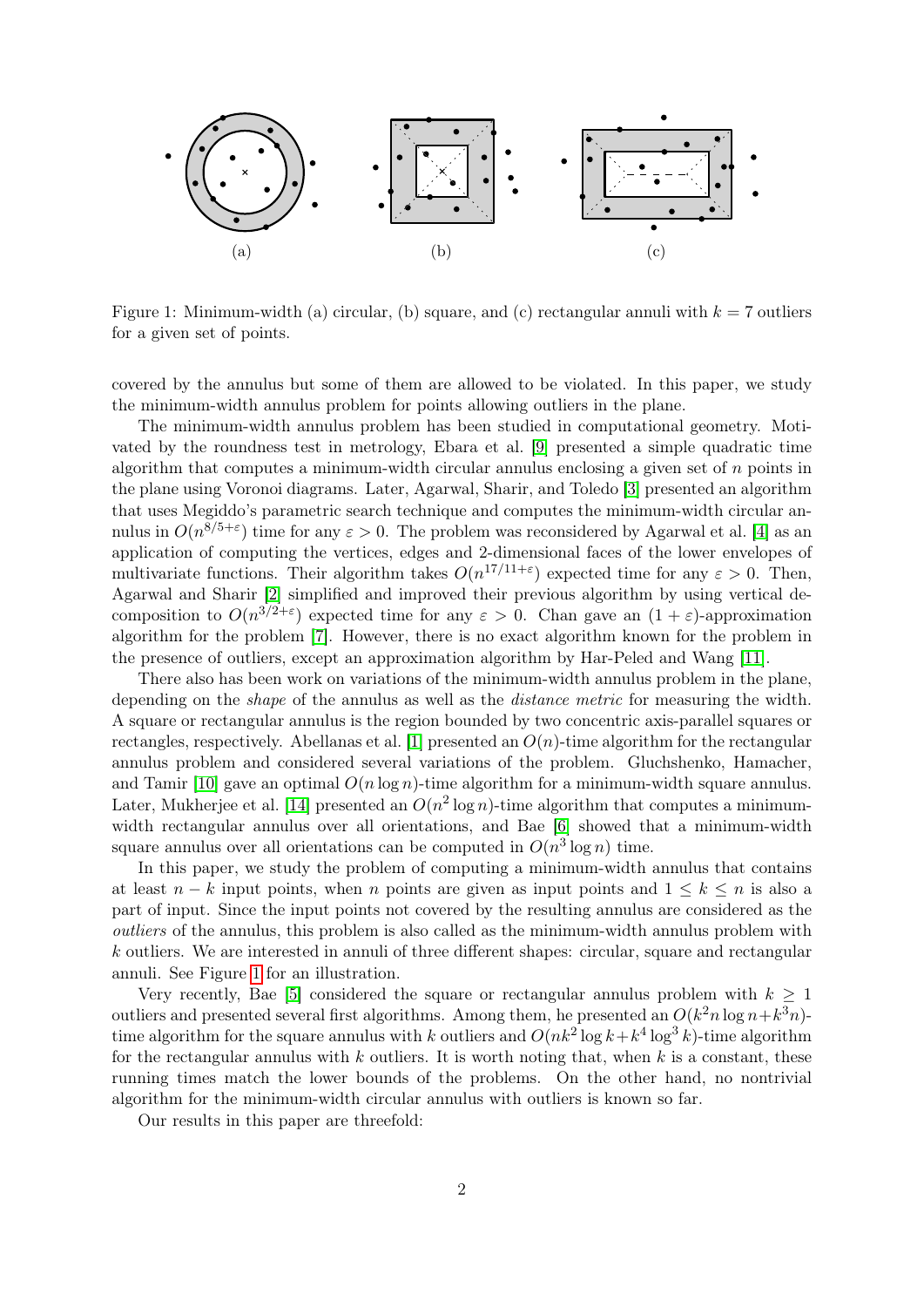- We give an  $O(k(kn)^{3/2+\epsilon})$ -time algorithm for the minimum-width circular annulus with k outliers. This is the first nontrivial algorithm for the circular variant of the problem.
- We present an  $O(k^2 n \log n)$ -time algorithm for the minimum-width square annulus problem with k outliers. This improves the previously best algorithm by Bae [\[5\]](#page-12-10), which takes  $O(k^2 n \log n + k^3 n)$  time.
- We also present two algorithms for the minimum-width rectangular annulus with  $k$  outliers whose running times are  $O(n \log n + k^4 \log^2 n)$  and  $O(nk^2 \log k + k^4 \log^2 k)$ . Both of our algorithms are faster than the previously best known ones [\[5\]](#page-12-10), which take  $O(n \log^2 n +$  $k^4 \log k \log^2 n$ ) time and  $O(nk^2 \log k + k^4 \log^3 k)$  time, respectively.

# 2 Preliminaries

In this paper, we are interested in annuli of three different shapes: circular, square, and rectangular annuli. A circular annulus is a closed region in the plane bounded by two concentric circles. The bigger circle that bounds a circular annulus  $A$  is called the *outer circle* of  $A$ , while the other is called the *inner circle* of A. The *width* of a circular annulus is the difference between the radii of its outer and inner circles.

For the square and rectangular cases, we consider only axis-parallel squares and rectangles. So, throughout the paper, any square or rectangle we discuss is supposed to be axis-parallel, unless stated otherwise. Consider a rectangle, or possibly a square, R in the plane  $\mathbb{R}^2$ . We call the intersection point of its two diagonals the center of R.

An *(inward)* offset of R by  $\delta > 0$  is a rectangle obtained by sliding the four sides of R inwards by δ. If the shorter side of R is of length r, then the offset of R by  $\delta = \frac{1}{2}$  $\frac{1}{2}r$  is degenerated to a line segment or a point. For any positive  $\delta \leq \frac{1}{2}$  $\frac{1}{2}r$ , consider an inward offset R' of R by  $\delta$ . Then, the closed region A between R and R', including its boundary, is called a rectangular annulus with the *outer rectangle* R and the *inner rectangle* R'. When R is a square and so is R', the annulus A is called a *square annulus*, and R and R' are called its *outer square* and *inner square*, respectively. The offset value  $\delta$  is called the *width* of the annulus.

Consider an annulus A, regardless of its shape. The complement  $\mathbb{R}^2 \setminus A$  of the annulus A consists of two connected components. We shall call the component enclosed by A the inner part of A and the other component the outer part of A.

Given a set P of n points in  $\mathbb{R}^2$  and an integer k with  $1 \leq k \leq n$ , our problem asks a minimum-width circular, square, or rectangular annulus that contains at least  $n - k$  points of P. The input points that are not covered by the resulting annulus are called outliers. We call such an annulus that contains at least  $n - k$  point of P an annulus of P with k outliers. In the following sections, we address the problem of computing a minimum-width circular, square, and rectangular annuli separately, in this order.

# 3 Circular Annulus with Outliers

In this section, we consider the problem of finding a minimum-width circular annulus with  $k$ outliers for a given set P of n points. As observed in  $[2, 3, 4]$  $[2, 3, 4]$  $[2, 3, 4]$ , the outer and inner circles of a minimum-width circular annulus (without outliers) are determined by four points of  $P: (1)$ one of its outer and inner circles has three points on it and the other has one, or (2) both have two points on each. This implies the following lemma for minimum-width circular annuli with outliers.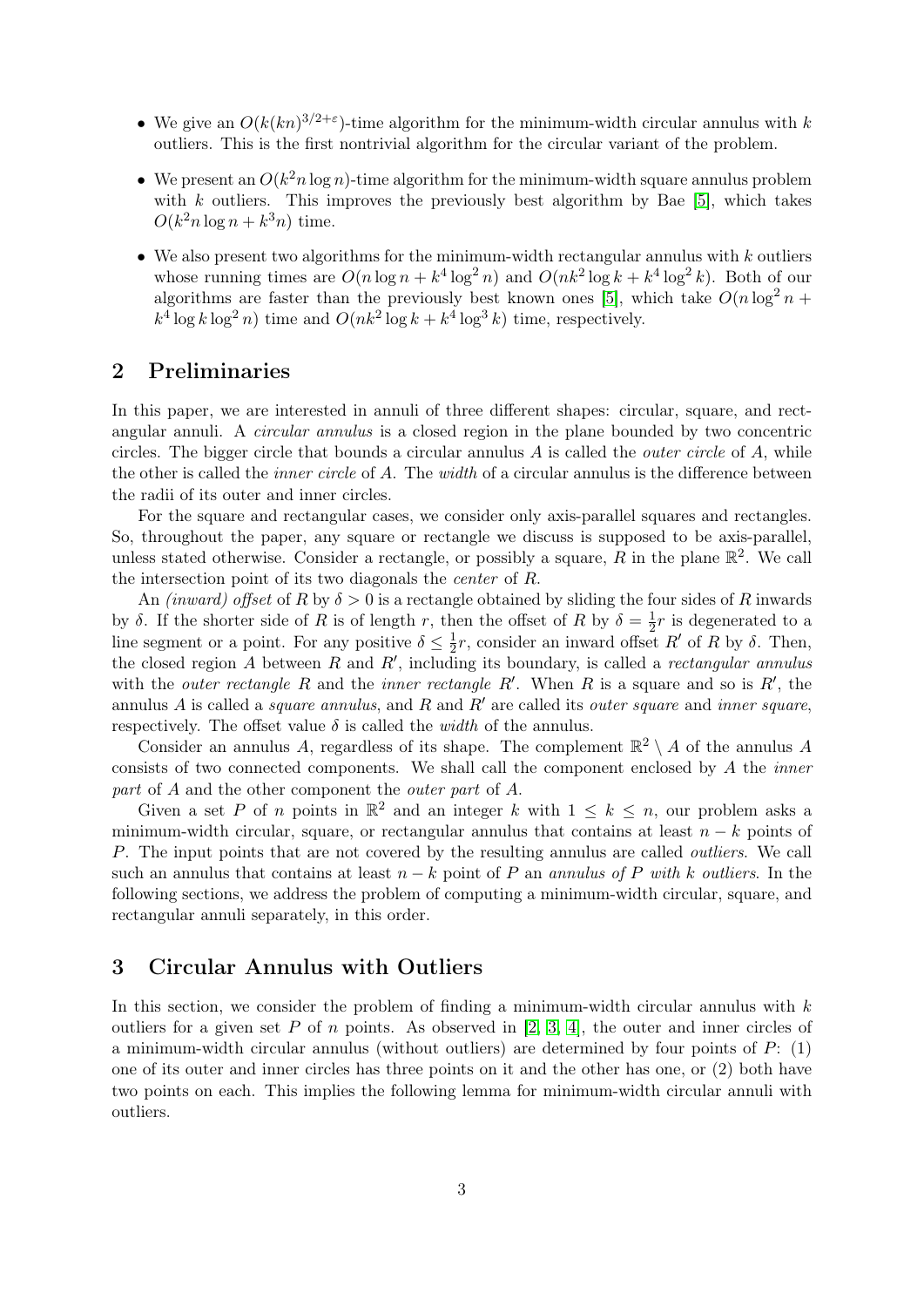<span id="page-3-0"></span>**Lemma 1** There exists a minimum-width circular annulus A of P with k outliers such that one of the following conditions holds:

- (1) Three points of P lie on one of the inner and outer circles of A, and one point in P lies on the other circle.
- $(2)$  Both the inner and outer circles of A have two points of P on each.

*Proof.* Let A be any minimum-width circular annulus of P with k outliers. Let  $P' := P \cap A$ be the set of points in P that are contained in A. Note that  $|P'| \geq n - k$  by the requirement of the problem.

Now, consider a minimum-width circular annulus  $A'$  (without outliers) that contains all points in  $P'$  and satisfies one of the conditions (1) and (2). Such an annulus A' exists as ob-served in [\[2,](#page-12-3) [3,](#page-12-1) [4\]](#page-12-2). On one hand, by definition, the width of  $A'$  is not larger than that of  $A$ . On the other hand, since  $|P \cap A'| \geq |P' \cap A'| = |P'| \geq n - k$ , A' is a circular annulus with at most k outliers. Therefore,  $A'$  is another minimum-width circular annulus of  $P$  with k outliers that satisfies the desired condition.  $\Box$ 

Consider a minimum-width circular annulus  $A$  of  $P$  with  $k$  outliers that satisfies one of conditions (1) and (2) stated in Lemma [1.](#page-3-0) Let  $k_{\text{in}}$  be the number of points in P that lie in the inner part of A and  $k_{\text{out}} = k - k_{\text{in}}$  be the number of points in P that lie in the outer part of A. In the following, we will show that the center of A is related to the higher-order Voronoi diagrams of P. The order-t Voronoi diagram of P, denoted by  $\mathcal{V}_t(P)$ , decomposes the plane  $\mathbb{R}^2$  into Voronoi regions such that all points in each Voronoi region share the common t nearest points among those in  $P$  [\[12\]](#page-12-11). Note that the ordinary nearest-neighbor Voronoi diagram of  $P$  is the order-1 diagram  $\mathcal{V}_1(P)$ , while the farthest-neighbor Voronoi diagram of P is the order- $(n-1)$ diagram  $\mathcal{V}_{n-1}(P)$ . For more details on the order-t Voronoi diagrams, refer to Lee [\[12\]](#page-12-11) and Liu et al. [\[13\]](#page-12-12).

Back to our discussion on annulus  $A$ , first assume that the annulus  $A$  falls in case (1), so one of the inner and outer circles of A has three points on it. If the inner circle  $C_{\text{in}}$  of A has three points of P on it, then observe that the center of  $C_{\text{in}}$ , so the center of A, coincides with a vertex of the order- $(k_{\text{in}} + 1)$  Voronoi diagram of P, since  $C_{\text{in}}$  contains  $k_{\text{in}}$  points of P in its interior. If the outer circle  $C_{\text{out}}$  of A has three points of P on it, then the center of A coincides with a vertex of the order- $(n - k_{\text{out}} - 1)$  diagram of P since  $C_{\text{out}}$  encloses exactly  $n - k_{\text{out}}$  points of P.

Next, we assume case  $(2)$ , so both the inner and outer circles of A have two points of P on each. Since the inner circle  $C_{\text{in}}$  of A contains  $k_{\text{in}}$  points in its interior and two points on  $C_{\text{in}}$ , the center of  $C_{\text{in}}$  lies on an edge of the order- $(k_{\text{in}} + 1)$  Voronoi diagram of P. On the other hand, since the outer circle  $C_{\text{out}}$  of A encloses all but  $k_{\text{out}}$  points of P and two points of P lie on  $C_{\text{out}}$ , the center of  $C_{\text{out}}$  lies on an edge of the order- $(n - k_{\text{out}} - 1)$  diagram of P. This implies that the center of A coincides with the intersection point of two edges of the Voronoi diagrams, one edge from each diagram.

**Lemma 2** There exists a minimum-width circular annulus of  $P$  with  $k$  outliers such that its center lies on a vertex of the overlay of the order- $(k' + 1)$  Voronoi diagram and the order- $(n-1-k+k')$  Voronoi diagram of P for some  $0 \leq k' \leq k$ .

This already yields a nontrivial algorithm: For each  $0 \leq k' \leq k$ , compute the two diagrams, compute the overlay of them, and check every vertex of the overlay. Since the diagram  $\mathcal{V}_t(P)$ has complexity  $O(t(n-t))$  and can be computed in  $O(t(n-t) \log n)$  time [\[13\]](#page-12-12), we can compute a minimum-width circular annulus of P with k outliers roughly in time  $O(k^3n^2)$ . In the following, we give a better solution.

Again, consider two cases stated in Lemma [1.](#page-3-0) As discussed above, in case (1), the center of our annulus A lies on a vertex of a higher-order Voronoi diagram. Thus, solutions falling into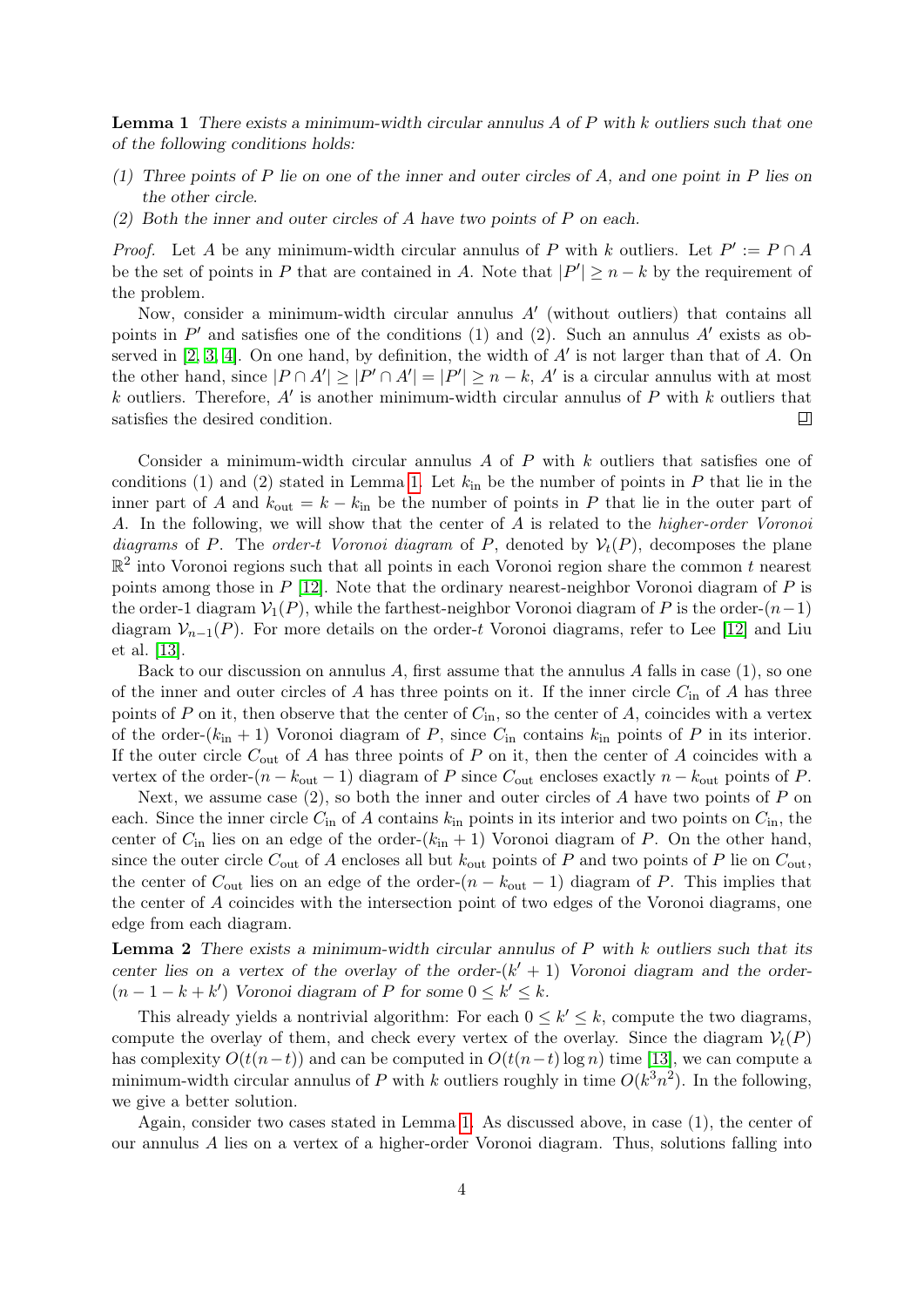this case can be found without computing the overlay. For the purpose, we compute the order-t diagrams of P for  $t = 1, 2, ..., k+1$  and  $t = n-1, n-2, ..., n-k-1$  in  $O(k^2 n \log n)$  time [\[12,](#page-12-11) [13\]](#page-12-12). After processing each of the diagrams for a standard point location structure [\[8\]](#page-12-13), we check for each vertex of the order- $(k' + 1)$  Voronoi diagram its location on the order- $(n - 1 - k + k')$ Voronoi diagram, which takes  $O(\log n)$  time per vertex. Hence, this case can be handled in total  $O(k^2 n \log n)$  time.

Case  $(2)$  is relatively tricky. As above, consider a minimum-width circular annulus A of P with k outliers. Assume that this is case (2) and that  $k_{\text{in}}$  points of P lie in the inner part of A and  $k_{\text{out}} = k - k_{\text{in}}$  points of P lie in the outer part of A. Here, we can directly extend the algorithm by Agarwal and Sharir [\[2\]](#page-12-3) of computing the minimum-width annulus in  $O(n^{3/2+\epsilon})$ time as follows. In this case, as discussed above, each of the outer and inner circles passes through two points, thus its center lies on an edge of the corresponding higher-order Voronoi diagram. Using the lifting transformation that maps a point  $(p_x, p_y)$  of P in the xy-plane into the point  $(p_x, p_y, p_x^2 + p_y^2)$  on the paraboloid  $z = x^2 + y^2$  in three dimension, a circle C with center  $(a, b)$  in the xy-plane is mapped to a plane  $H(C)$  which is parallel to the plane tangent to the paraboloid at point  $(a, b, a^2 + b^2)$  in three dimension. The plane  $H(C)$  intersects the paraboloid in a closed curve whose orthogonal projection onto the xy-plane coincides with C. Furthermore, a point lies on, inside, outside C in the  $xy$ -plane if and only if its lifted point is on, below, above  $H(C)$  in three dimension, respectively. Thus, if our annulus A misses  $k_{\text{in}}$  points in its inner part and kout points in its outer part, then it is mapped to a pair of parallel planes in three dimension such that  $k_{\text{in}}$  points lie below the plane mapped from the inner circle and  $k_{\text{out}}$ points above the plane mapped from the outer circle, that is,  $n - k_i n - k_0 u t$  points lie in the strip between the two parallel planes.

A minimum-width annulus in the  $xy$ -plane is transformed into a pair of two parallel planes in three dimension that minimizes a (properly defined) distance function between the planes under the lifting [\[2\]](#page-12-3). In case (2), we observe that each of the two parallel planes contains two lifted points, thus its projected circle has its center on the bisector of the two points, i.e., on an edge of the higher-order Voronoi diagram in the  $xy$ -plane. By the same argument of Agarwal and Sharir [\[2\]](#page-12-3), the problem of finding two parallel planes, each containing a line connecting two (lifted) points, with a minimum distance can be reduced to the problem of computing a closest pair of bichromatic lines in three dimension. This type of the closest line-pair problem can be solved in  $O((|U|+|L|)^{3/2+\epsilon})$  expected time for any positive  $\epsilon > 0$  by a randomized divide-andconquer algorithm  $[2]$ , where U is a set of the candidate lines contained in the upper plane (pairs of points lying on the outer circle) and  $L$  is a set of the candidate lines contained in the lower plane (pairs of points lying on the inner circle). Since  $U$  is obtained from the edges of the order- $(n-k_{\text{out}}-1)$  Voronoi diagram of P and L is obtained from the edges of the order- $(k_{\text{in}}+1)$  Voronoi diagram of P, we have  $|U| = O(k_{\text{out}}(n - k_{\text{out}})) = O(kn)$  and  $|L| = O(k_{\text{in}}(n - k_{\text{in}})) = O(kn)$ . Thus, it takes  $O((kn)^{3/2+\epsilon})$  expected time.

In order to handle case (2), we compute all those higher-order Voronoi diagrams, and for each  $0 \leq k' \leq k$ , we invoke the above algorithm for the closest line-pair problem. This correctly finds a minimum-width circular annulus with k outliers in case (2), and takes in total  $O(k(kn)^{3/2+\epsilon})$ expected time. Hence, we conclude the following theorem.

**Theorem 1** Given a set P of n points in the plane and an integer k with  $1 \leq k \leq n$ , a minimumwidth circular annulus of P with k outliers can be computed in  $O(k(kn)^{3/2+\epsilon})$  expected time for any  $\varepsilon > 0$ .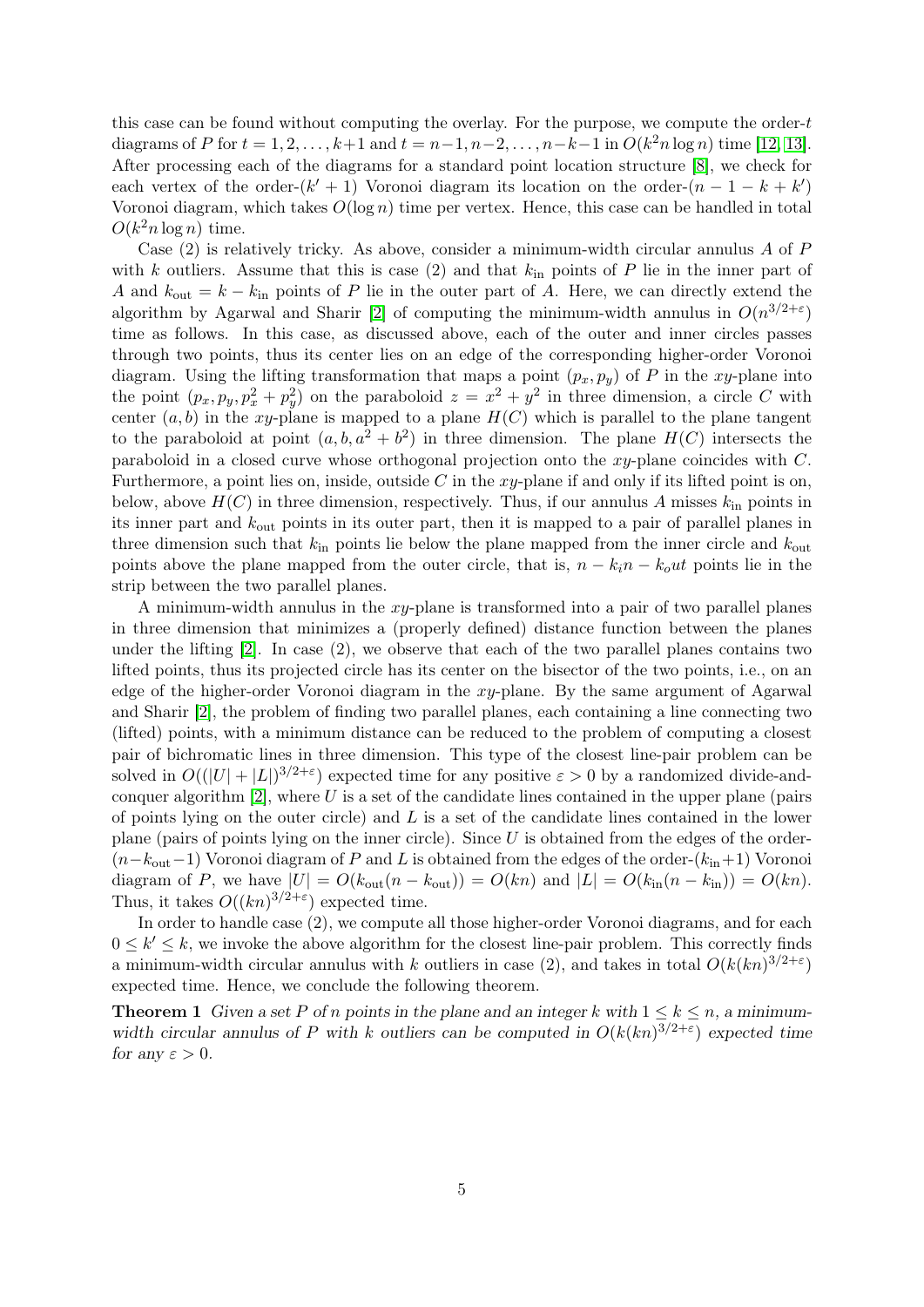# 4 Square Annulus with Outliers

In this section, we study the minimum-width square annulus problem with outliers, and present an  $O(k^2 n \log n)$ -time algorithm that computes a minimum-width square annulus of a set P of n points with k outliers. Throughout this section, for a point p, we denote by  $x(p)$  and  $y(p)$  the x-coordinate of  $p$  and the y-coordinate of  $p$ , respectively.

#### 4.1 Configuration of optimal solutions

Bae [\[5\]](#page-12-10) showed the following configuration of an optimal solution.

<span id="page-5-0"></span>**Lemma 3** (Bae [\[5\]](#page-12-10)) There exists a minimum-width square annulus of P with k outliers that contains two points of P lying on the opposite sides of its outer square.

Moreover, the following lemma holds.

<span id="page-5-1"></span>**Lemma 4** There exists a minimum-width square annulus of  $P$  with  $k$  outliers such that either

- $(1)$  one side of its inner square contains a point in P and three sides of its outer square contain points of P, or
- (2) two sides of its inner square contain points of P and two opposite sides of its outer square contain points of P.

*Proof.* Consider a minimum-width square annulus A of P with k outliers that satisfies the condition stated in Lemma [3.](#page-5-0) Without loss of generality, we assume that the left and right sides of the outer square  $S_{\text{out}}$  of A contain a point in P on each. In addition, it is clear that the inner square  $S_{\text{in}}$  of A also has at least one point  $p_0 \in P$  on its boundary due to the minimality of the width of A.

Suppose that A satisfies none of conditions  $(1)$  and  $(2)$  stated in the lemma. Here, we describe how to transform A into another minimum-width square annulus  $A'$  of P with k outliers satisfying condition (1) or (2). There are two cases: (i) when the point  $p_0$  lies on the left or right side of  $S_{\text{in}}$ , or (ii) on its top or bottom side.

Consider the former case (i). In this case, we can slide A locally in a vertical direction, downwards or upwards. We slide A upwards (a) until the top or bottom side of  $S_{\text{out}}$  hits a point in P or (b) until the top or bottom side of  $S_{\text{in}}$  hits a point in P. Let A' be the resulting square annulus obtained from the above transformation. If this is case (a), then three sides of the outer square of  $A'$  contains a point in  $P$  on each; if this is case (b), then two sides of the inner square of A' contains a point in P on each. Since A' contains all the points in  $P \cap A$ , A' is indeed another minimum-width square annulus of  $P$  with  $k$  outliers.

Next, we consider case (ii). Without loss of generality, we assume that  $p_0$  lies on the top side of  $S_{\text{in}}$ . Then, there exists a sufficiently small positive real  $\epsilon > 0$  such that the translate A' of A downwards by  $\epsilon$  contains all the points in  $P \cap A$ , and no point in P lies on the boundary of the inner square of  $A'$ . This implies that we can enlarge the inner square of  $A'$  while containing all the points in  $P \cap A'$ . This is a contradiction to the minimality of the width of A. So, case (ii) 口 cannot happen.

Consider a minimum-width square annulus of  $P$  with  $k$  outliers satisfying the condition in Lemma [4.](#page-5-1) We assume without loss of generality that both the left and right sides of its outer square contain points  $p<sub>L</sub>$  and  $p<sub>R</sub>$  in P, respectively. In the following, we describe how to find such an optimal solution, if any.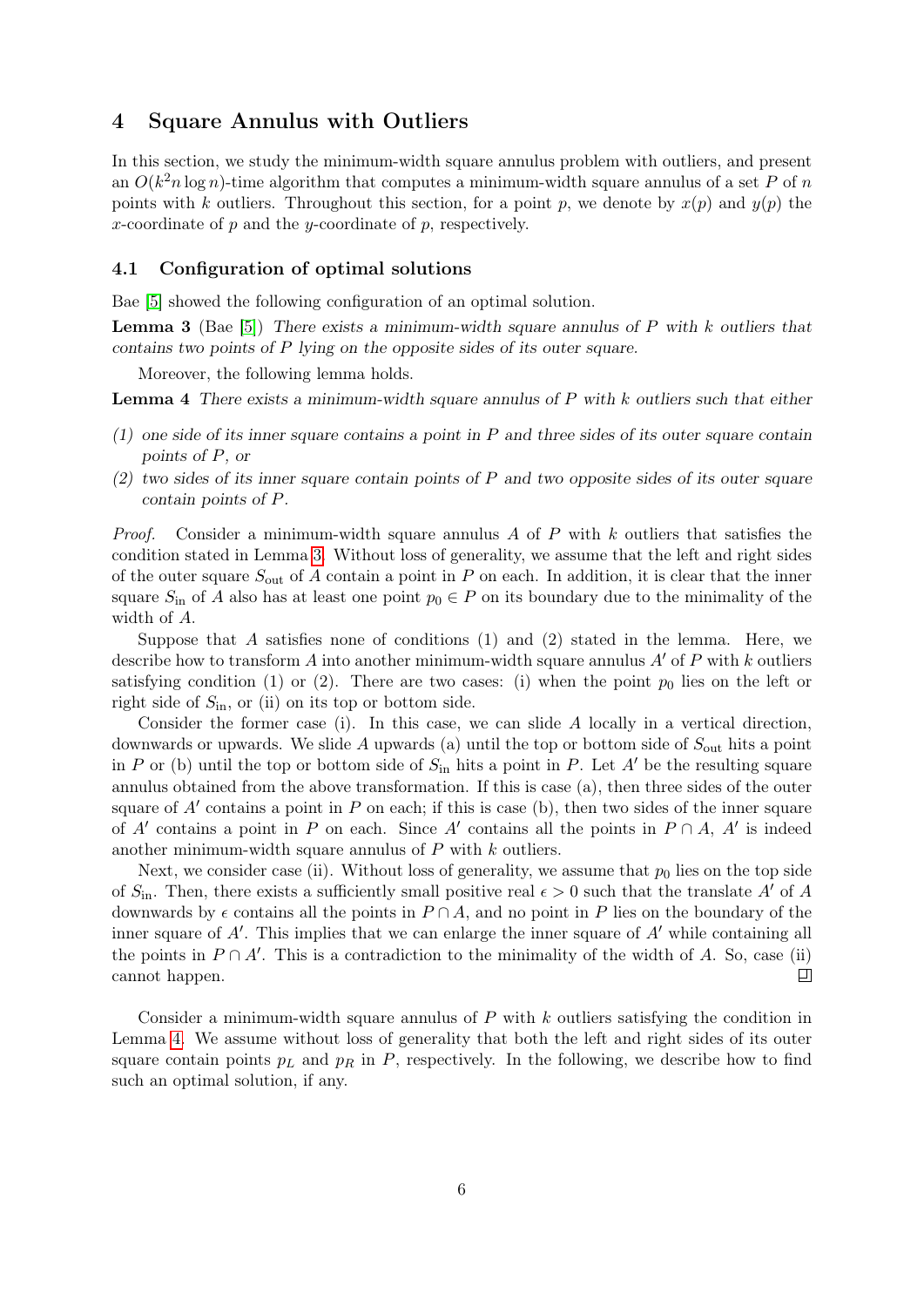

<span id="page-6-0"></span>Figure 2: (a) The set of centers of the squares containing  $p<sub>L</sub>$  and  $p<sub>R</sub>$  on their left and right sides, respectively, form a vertical line segment  $\ell = q_1q_2$ . (b) Candidate side lengths of inner squares with respect to  $\ell$ . For each point p, its x-distance to  $\ell$  and y-distance to each of the endpoints  $q_1$  and  $q_2$  of  $\ell$ are candidate side lengths of inner squares. Precisely,  $2|x(p) - x(\ell)|$ ,  $2|y(p) - y(q_1)|$ , and  $2|y(p) - y(q_2)|$ are candidate side lengths of inner squares for a point  $p \in P$ .

#### <span id="page-6-1"></span>4.2 Finding candidate outer squares

We observe that there are at most k points of P lying to the left of  $p<sub>L</sub>$ . Similarly, there are at most k points lying to the right of  $p_R$ . To use this observation, we compute the set C of pairs  $(p'_L, p'_R)$  of points in P such that there are at most k points in P lying to the left of  $p'_L$  and at most k points of P lying to the right of  $p'_R$ . Clearly, the size of C is  $O(k^2)$  and  $(p_L, p_R)$  is contained in C.

In the following subsection, we present an algorithm that computes a minimum-width square annulus of P with k outliers in  $O(n \log n)$  time, provided we are given  $p_L$  and  $p_R$ . To obtain a minimum-width square annulus, we apply this procedure with each pair of  $\mathcal{C}$ . Then we obtain  $O(k^2)$  square annuli one of which is an optimal solution. We simply choose the one with smallest width.

#### 4.3 Finding the largest inner square for a candidate pair

Assume that we know  $p_L$  and  $p_R$ . We present an  $O(n \log n)$ -time algorithm for computing a minimum-width square annulus of P with k outliers such that  $p<sub>L</sub>$  lies on the left side of its outer square and  $p_R$  lies on the right side of its outer square.

Consider any square whose left side contains  $p<sub>L</sub>$  and whose right side contains  $p<sub>R</sub>$ . Then it has the side length  $r_0$ , that is,  $r_0 = x(p_R) - x(p_L)$ , the difference of the x-coordinates of  $p<sub>L</sub>$  and  $p<sub>R</sub>$ . Moreover, its center lies on a vertical line segment  $\ell$  that connects two points  $q_1$  and  $q_2$  such that:  $x(q_1) = x(q_2) = x(p_L) + r_0/2$ ,  $y(q_1) = \min\{y(p_L), y(p_R)\} + r_0/2$ , and  $y(q_2) = \max\{y(p_L), y(p_R)\} - r_0/2$ . Furthermore, for any point  $t \in \ell$ , there is a square centered at t that contains  $p<sub>L</sub>$  and  $p<sub>R</sub>$  on its left and right sides, respectively. See Figure [2\(](#page-6-0)a) for an illustration.

For any point  $t \in \ell$ , we denote the square centered at t with side length  $r_0$  by  $S_{\text{out}}(t)$ . By definition, it contains  $p<sub>L</sub>$  and  $p<sub>R</sub>$  on its left and right sides, respectively. We use  $S<sub>in</sub>(t,r)$  to denote the inner square centered at t with side length r for  $r \leq r_0$ .

In the following, we find a largest possible inner square for a candidate pair  $(p_L, p_R)$  on the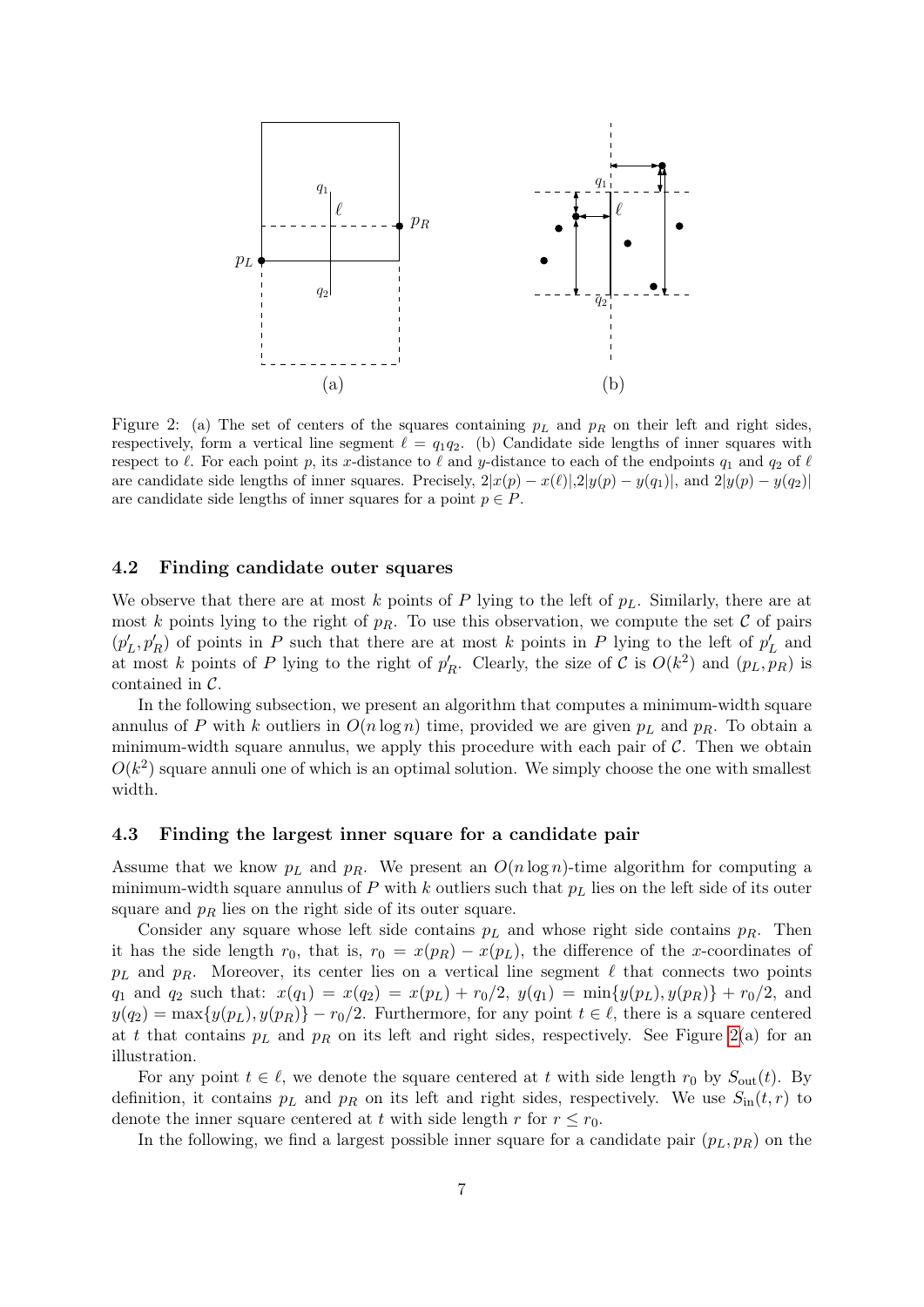outer square whose corresponding annulus contains at least  $n - k$  points. That is, we maximize  $r \in [0, r_0]$  such that a square annulus formed by  $S_{\text{out}}(t)$  and  $S_{\text{in}}(t, r)$  contains at least  $n - k$ points of P for some  $t \in \ell$ . This determines the minimum-width square annulus for the fixed pair  $(p_L, p_R)$ .

For the purpose, we compute the set of  $O(n)$  candidate side lengths of inner square. We then apply a binary search on the sorted list  $L$  of the candidate side lengths using the decision algorithm to find the interval  $I$  of two consecutive side lengths in  $L$  containing the side length  $r^*$  of the largest inner square whose corresponding annulus contains at least  $n - k$  points of P. To finally determine  $r^*$ , we apply a constant number of linear searches by scanning certain lists of selected points of P. Details will be given below.

#### 4.3.1 Decision algorithm.

First, we describe our decision algorithm that tests whether  $r \leq r^*$  or not for a given side length  $r \in [0, r_0]$ . Assume that the points of P are sorted with respect to their y-coordinates. This allows us to sort the points in any subset  $P'$  of P with respect to their y-coordinates in  $O(n)$ time. Here,  $r$  is given as input.

Imagine that a point t translates from one endpoint to the other endpoint of  $\ell$  along  $\ell$ . As t translates along  $\ell$ , a point in P enters into  $S_{\text{out}}(t)$  or  $S_{\text{in}}(t, r)$ , or exits from  $S_{\text{out}}(t)$  or  $S_{\text{in}}(t, r)$ . We call a point  $t \in \ell$  such that a point in P lies on the boundary of  $S_{\text{out}}(t)$  or  $S_{\text{in}}(t, r)$  an event.

Clearly, there are  $O(n)$  such events, and we can compute and sort them along  $\ell$  in  $O(n)$  time since we maintain the sorted list of points in  $P$  in their y-coordinates. Imagine that we translate t along  $\ell$  continuously. Any change in the number of points lying in the translated annulus occurs at an event. In other words, for a point t lying between any two consecutive events along  $\ell$ , the set  $P \cap S_{\text{out}}(t)$  and the set  $P \cap S_{\text{in}}(t, r)$  remain the same. Thus, we compute the number of points of P lying in the annulus with outer square  $S_{\text{out}}(t)$  and inner square  $S_{\text{in}}(t, r)$  for every event in the sorted order by scanning the sorted list of events linearly and updating the number of points of P lying in the annulus in  $O(1)$  time per event.

Hence, we can determine whether there is some  $t \in \ell$  such that the number of points of P lying in the square annulus determined by  $S_{\text{out}}(t)$  and  $S_{\text{in}}(t,r)$  is at least  $n-k$  in  $O(n)$  time in total.

The above discussion is summarized into the following lemma.

**Lemma 5** Given  $p_L, p_R \in P$  and  $r > 0$ , we can check in  $O(n)$  time whether there is a square annulus of P with k outliers such that the outer square contains  $p<sub>L</sub>$  and  $p<sub>R</sub>$  on its the left side and on its right side, respectively, and its inner square has side length at least  $r$  for any input  $r > 0$ , provided that points in P are sorted with respect to their y-coordinates.

#### 4.3.2 Binary search on candidate side lengths.

We first compute  $O(n)$  candidate side lengths of the largest inner square whose corresponding annulus contains  $n-k$  points of P. We then apply a binary search on the sorted list of these candidate side lengths. This gives us an interval  $I$  defined by two consecutive candidate side lengths in the sorted list containing the side length  $r^*$  of the largest inner square whose corresponding annulus contains  $n - k$  points of P.

We consider the distance between each point  $p \in P$  and the line containing  $\ell$ , and take twice the value as a candidate side length. We also consider the difference between  $y(p)$  for each  $p \in P$  and  $y(q)$  for each  $q \in \{q_1, q_2\}$ , and take twice the value as a candidate side length as well. (Recall that  $q_1$  and  $q_2$  are the two endpoints of  $\ell$ .) Precisely,  $2|x(p)-x(\ell)|$ ,  $2|y(p)-y(q_1)|$ , and  $2|y(p) - y(q_2)|$  are candidate side lengths of the largest inner square for a point  $p \in P$ . See Figure [2\(](#page-6-0)b) for an illustration. We reject all distances larger than  $r_0$  as no inner square of such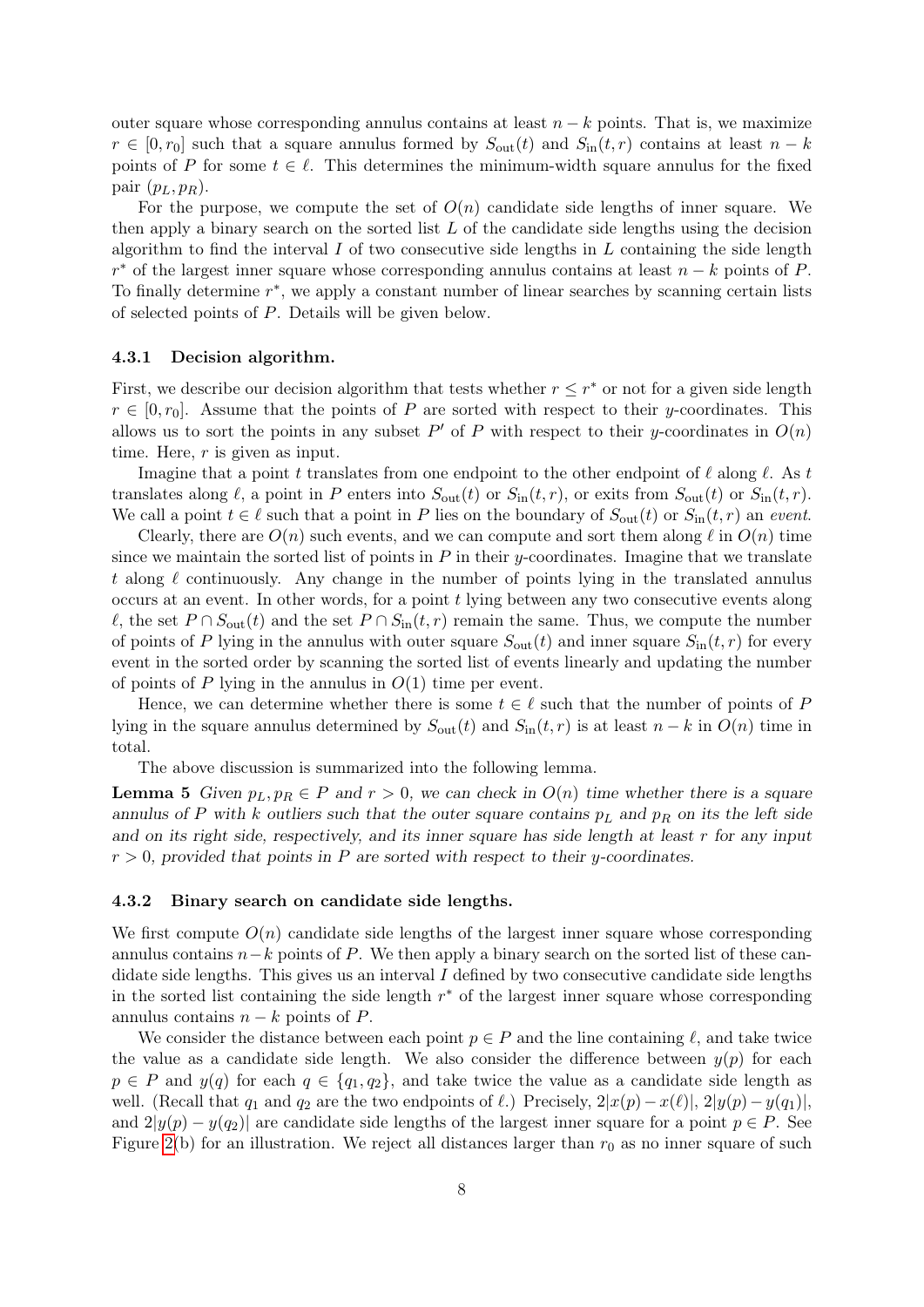

<span id="page-8-0"></span>Figure 3: (a) The open region (strip)  $\sigma$  between the two vertical lines at distance  $r_1$  from the line containing  $\ell$ . (b) We have  $k_{\text{in}}(t, r) = |P \cap \sigma| - m^+(y(t) + r/2) - m^-(y(t) - r/2)$ .

a large side length defines a square annulus. We apply a binary search on the sorted list of all candidate side lengths using the decision algorithm above. As a result, we obtain the interval  $I = [r_1, r_2]$  bounded by two consecutive candidate side lengths in the sorted list such that I contains the side length  $r^*$  of the largest inner square whose corresponding annulus contains  $n - k$  points of P.

### 4.3.3 Linear search for  $r^*$  in I.

Now we have the interval  $I = [r_1, r_2)$  containing the side length  $r^*$  of the largest inner square. For a side length  $r \in I$ , consider the square  $S_{\text{in}}(t, r)$  of side length r centered at point  $t \in \ell$ . Imagine that we translate t from one endpoint of  $\ell$  to the other endpoint (and therefore the square  $S_{\text{in}}(t, r)$  is translated accordingly.) Then the top side of  $S_{\text{in}}(t, r)$  hits points in P. Observe that the set of points in  $P$  hit by the top side during the translation remains the same for any value  $r \in I$  because there is no point p in P with  $r_1 < 2|x(p) - x(\ell)| < r_2$ . This implies that the order of the points hit by the top side of  $S_{\text{in}}(t, r)$  during the translation remains the same even for varying  $r \in I$ . This also holds for the bottom side of  $S_{\text{in}}(t, r)$ .

Let  $T_{\text{out}}$  (and  $B_{\text{out}}$ ) be the list of points in P hit by the top side (and the bottom side) of  $S_{\text{out}}(t)$  sorted by their y-coordinates while t translates along  $\ell$  from its lower endpoint  $q_2$  to its upper endpoint  $q_1$ . Also, let  $T_{\text{in}}$  (and  $B_{\text{in}}$ ) be the list of points in P hit by the top side (and the bottom side) of  $S_{\text{in}}(t, r)$  for a fixed value r with  $r_1 < r < r_2$  sorted by their y-coordinates while t translate along  $\ell$  from its lower endpoint  $q_2$  to its upper endpoint  $q_1$ . As discussed above,  $T_{\text{in}}$ and  $B_{\text{in}}$  are uniquely determined, regardless of choice of r. The four lists can be computed in  $O(n)$  time, as the points in P are already sorted in their y-coordinates.

For  $t \in \ell$ , let  $k_{\text{out}}(t) := |P \setminus S_{\text{out}}(t)|$  be the number of points in P that lie strictly outside of  $S_{\text{out}}(t)$ . The function  $k_{\text{out}}(t)$  of  $t \in \ell$  is piecewise constant, and can be explicitly obtained in  $O(n)$  time by performing a linear search using lists  $T_{\text{out}}$  and  $B_{\text{out}}$ .

For  $t \in \ell$  and  $r > 0$ , let  $k_{\text{in}}(t, r)$  be the number of points in P that lie strictly in the interior of  $S_{\text{in}}(t, r)$ . Consider two vertical lines that are  $r_1$  distant from the line containing  $\ell$ , and the open region (strip)  $\sigma$  between the two lines. See Figure [3\(](#page-8-0)a).

Observe that every point contained in the interior of  $S_{\text{in}}(t, r)$  is also contained in  $\sigma$  because there is no point p in P with  $r_1 < 2|x(p) - x(\ell)| < r_2$ . Let  $m^+(y_1)$  be the number of points in P ∩  $\sigma$  whose y-coordinate is at least y<sub>1</sub>;  $m^{-}(y_2)$  be the number of points in P ∩  $\sigma$  whose y-coordinate is at most  $y_2$ . Then, for  $r \in I$ , we have

$$
k_{\rm in}(t,r) = |P \cap \sigma| - m^+(y(t) + r/2) - m^-(y(t) - r/2).
$$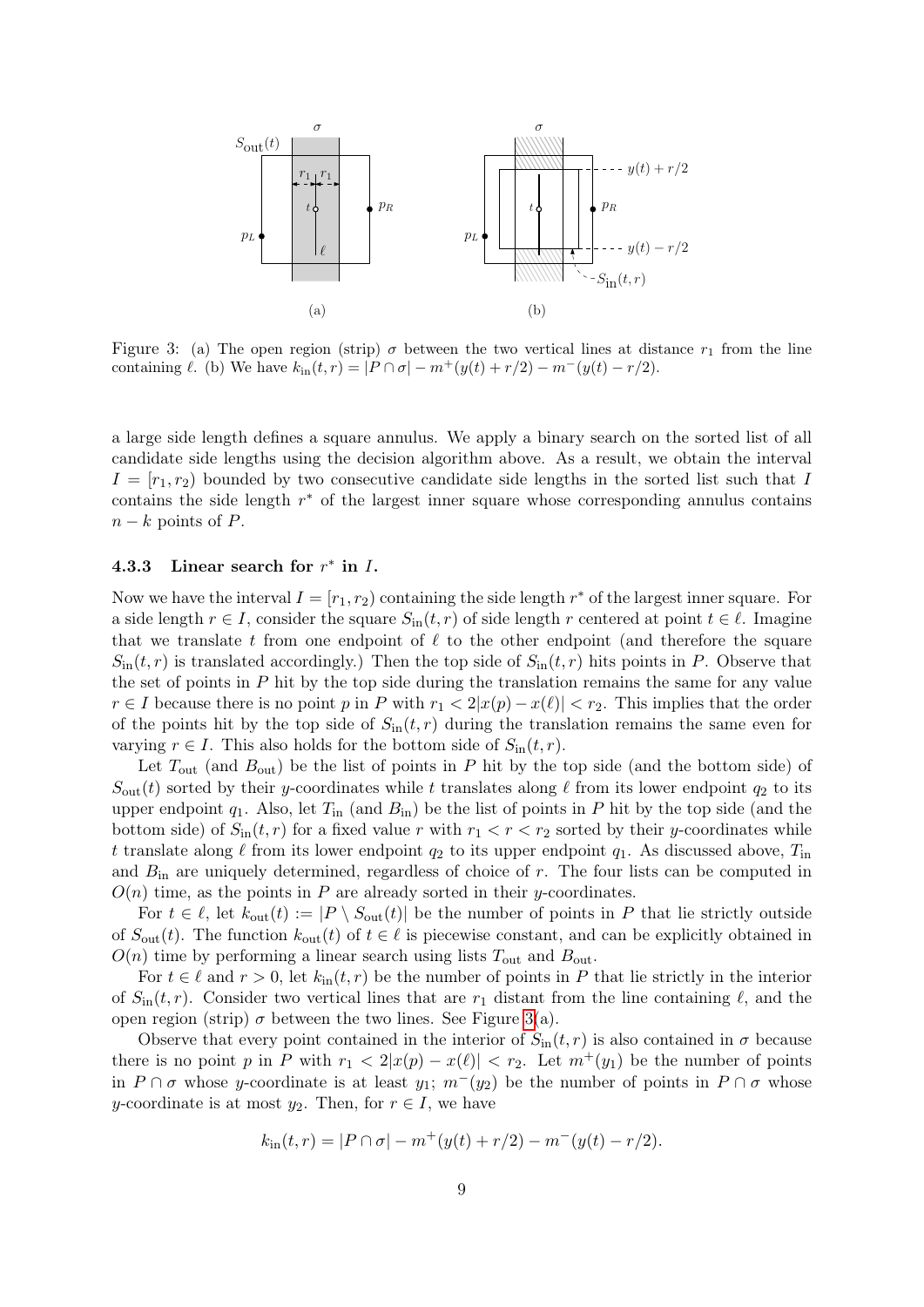See Figure [3\(](#page-8-0)b) for an illustration. Note that the functions  $m^+(y_1)$  and  $m^-(y_2)$  are piecewise constant, and can be explicitly specified in  $O(n)$  time using lists  $T_{\text{in}}$  and  $B_{\text{in}}$ .

Our task here is thus to find a maximum  $r^* \in I = [r_1, r_2)$  such that there exists some  $t \in \ell$ with  $k_{\text{out}}(t) + k_{\text{in}}(t, r^*) \leq k$ . For the purpose, we perform a linear search on the precomputed lists  $T_{\text{out}}$ ,  $B_{\text{out}}$ ,  $T_{\text{in}}$ , and  $B_{\text{in}}$ , according to each of a few possible configurations of an optimal annulus. By Lemma [4,](#page-5-1) for an optimal annulus  $(S_{out}(t), S_{in}(t, r^*))$ , either (1) an additional point of P lies on the top or bottom side of the outer square  $S_{\text{out}}(t)$ , or (2) two points of P lie on the top and bottom sides of the inner square  $S_{\text{in}}(t, r^*)$ . We handle each case separately.

First, we describe how to handle case (1). There are two cases: an additional point of P lies on the top side of  $S_{\text{out}}(t)$  or its bottom side. Assume the former case; the other case can be handled in a symmetric way. By Lemma [4,](#page-5-1) there is another point of P that lies on a side of the inner square  $S_{\text{in}}(t, r^*)$ . Again, there are two subcases: a point lies (a) on the top side or (b) on the bottom side of the inner square  $S_{\text{in}}(t, r^*)$ .

Assume the former subcase (a). In this case, we maintain two pointers  $p$  and  $p'$  such that  $p$ points to an element in  $T_{\text{out}}$  and  $p'$  points to one in  $T_{\text{in}}$ . These two pointers p and p' initially point to the first ones in  $T_{\text{out}}$  and  $T_{\text{in}}$ , respectively, and will scan  $T_{\text{out}}$  and  $T_{\text{in}}$  in a linear way. As p fixes the top side of  $S_{\text{out}}(t)$ , it determines the center  $t \in \ell$  of the annulus, while p' determines the side length r of the inner square  $S_{\text{in}}(t,r)$  since p' fixes the top side of  $S_{\text{in}}(t,r)$ . In this way, a pair  $(p, p')$  determines a square annulus  $A(p, p')$ . We also maintain the maximum side length of a feasible inner square we have had so far by a variable  $r_{\text{max}}$ , initially being  $r_{\text{max}} = r_1$ . For the current pair  $(p, p')$  of pointers, we repeat the following until  $p'$  reaches the last point in  $T_{\text{in}}$ : If  $r \ge r_2$ , then we ignore  $A(p, p')$  and move p to the next point in  $T_{\text{out}}$ . If  $r \le r_{\text{max}}$ , then we ignore  $A(p, p')$  and move p' to the next point in  $T_{\text{in}}$ . Otherwise, we have  $r_{\text{max}} < r < r_2$ , and we test if  $k_{\text{out}}(t) + k_{\text{in}}(t, r) \leq k$ . If  $k_{\text{out}}(t) + k_{\text{in}}(t, r) \leq k$ , then we set  $r_{\text{max}}$  to be r, keep  $A(p, p')$ as the best solution we have had so far, and move  $p'$  to the next point in  $T_{\text{in}}$ ; otherwise, if  $k_{\text{out}}(t) + k_{\text{in}}(t, r) > k$ , then we move p to the next point in  $T_{\text{out}}$ .

Each iteration of the above procedure can be implemented in  $O(1)$  time as follows: Evaluating  $k_{\text{out}}(t)$  can be done in  $O(1)$  time per iteration since t translates upwards as p scans the points in  $T_{\text{out}}$ . To evaluate  $k_{\text{in}}(t, r)$  in  $O(1)$  time, we also maintain two variables  $y_1$  and  $y_2$  and update them to have  $y_1 = y(p')$  and  $y_2 = y(t) - r$  at each iteration whenever the evaluation of  $k_{\text{in}}(t, r)$ is performed. Note that  $y_1$  and  $y_2$  are the y-coordinates of the top and bottom sides of  $S_{\text{in}}(t, r)$ . We observe that  $y_1$  and  $y_2$  are also non-decreasing, and hence that  $m^+(y_1)$  and  $m^-(y_2)$  can be evaluated in  $O(1)$  time at every iteration whenever necessary.

Subcase (b), where a point lies on the bottom side of the inner square, can be handled in an analogous way with two pointers p and  $p'$  scanning  $T_{\text{out}}$  and  $B_{\text{in}}$ , respectively. Consequently, if an optimal annulus falls in case (1), then we can find it in  $O(n)$  time.

Next, we consider case  $(2)$ , in which two points of P lie on the top and bottom sides of the inner square  $S_{\text{in}}(t, r^*)$ . In this case, note that the side length  $r^*$  of the inner square is determined by the two points on its top and bottom sides. Similarly to the above case, we maintain two pointers  $p^+$  and  $p^-$  scanning two lists  $T_{\text{in}}$  and  $B_{\text{in}}$ , respectively. Then, the side length r is determined by the difference  $y(p^+) - y(p^-)$  of the y-coordinates of  $p^+$  and  $p^-$ , and  $t \in \ell$  is also determined such that  $y(t) = (y(p^+) + y(p^-))/2$ . Thus, a pair  $(p^+, p^-)$  determines a square annulus as above, denoted by  $A(p^+, p^-)$ . As done for case (1), we maintain the maximum side length  $r_{\text{max}}$  of a feasible inner square we have had so far, initially being  $r' = r_1$ . For the current pair  $(p^+, p^-)$  of pointers, we repeat the following until  $p^+$  reaches the last point in  $T_{\text{in}}$ : If  $r \ge r_2$ , then we ignore  $A(p^+, p^-)$  and move  $p^-$  to the next point in  $B_{\text{in}}$ . If  $r < r_{\text{max}}$ , then we ignore  $A(p^+, p^-)$  and move  $p^+$  to the next point in  $T_{\text{in}}$ . Otherwise, we have  $r_{\text{max}} \le r < r_2$ , and we test if  $k_{\text{out}}(t) + k_{\text{in}}(t, r) \leq k$ . If  $k_{\text{out}}(t) + k_{\text{in}}(t, r) \leq k$ , then we set  $r_{\text{max}}$  to be r, keep  $A(p^+, p^-)$  as the best solution we have had so far, and move  $p^+$  to the next point in  $T_{\text{in}}$ ; if  $k_{\text{out}}(t) + k_{\text{in}}(t, r) > k$ ,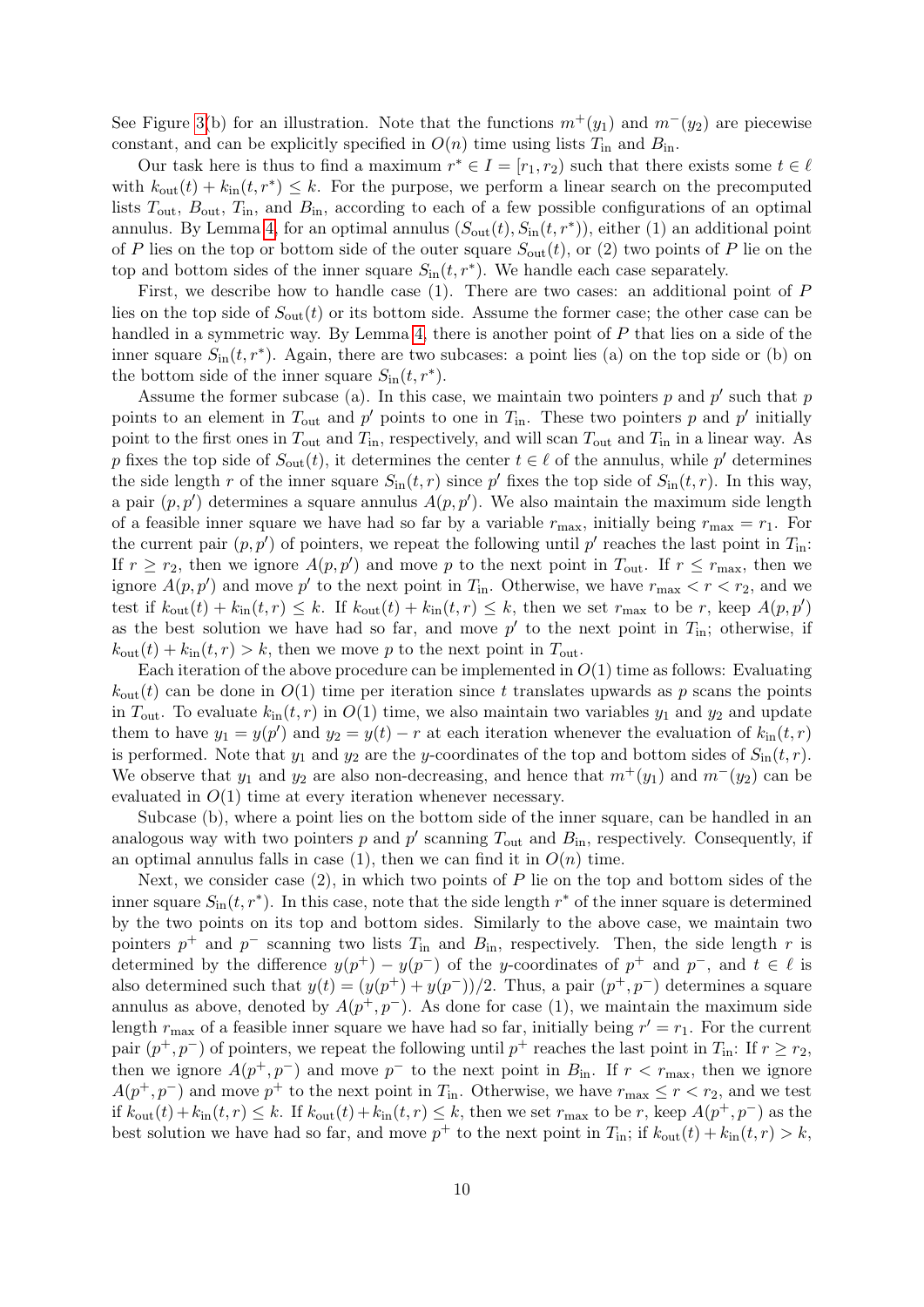then we move  $p^-$  to the next point in  $B_{\text{in}}$ .

Each iteration of the above procedure can be implemented in  $O(1)$  time. We observe that  $y(t) = (y(p^+) + y(p^-))/2$  is non-decreasing, as  $r_{\text{max}}$  is non-decreasing and both  $p^+$  and  $p^-$  scan the points in  $T_{\text{in}}$  and  $B_{\text{in}}$  linearly. Therefore,  $k_{\text{out}}(t)$  can be evaluated in  $O(1)$  time per iteration. To evaluate  $k_{\text{in}}(t, r)$  in  $O(1)$  time, we also maintain two variables  $y_1$  and  $y_2$ , and update them to have  $y_1 = y(p^+)$  and  $y_2 = y(p^-)$  at each iteration whenever the evaluation of  $k_{\rm in}(t,r)$  is performed. We observe that  $y_1$  and  $y_2$  are non-decreasing, so evaluation of  $m^+(y_1)$  and  $m^-(y_2)$ can be done in  $O(1)$  time. Consequently, if an optimal annulus falls in case (2), then we can find it in  $O(n)$  time.

We finally conclude the following result.

**Theorem 2** Given a set P of n points in the plane and an integer k with  $1 \leq k \leq n$ , a minimum-width square annulus of P with k outliers can be computed in  $O(k^2 n \log n)$  time.

# <span id="page-10-1"></span>5 Rectangular Annulus with Outliers

In this section, we present two algorithms for computing a minimum-width rectangular annulus of a set P of n points with k outliers for  $1 \leq k \leq n$ . Our first algorithm takes  $O(n \log n + k^4 \log^2 n)$ time and the second one takes  $O(k^2 n \log k + k^4 \log^2 k)$  time.

Our algorithm is based on the following lemma given by Bae [\[5\]](#page-12-10).

<span id="page-10-0"></span>**Lemma 6** (Bae [\[5\]](#page-12-10)) There exists a minimum-width rectangular annulus of P with k outliers such that each side of its outer rectangle contains a point in P.

Due to this lemma, we can find  $O(k^4)$  candidates of the outer rectangle of an optimal annulus as we did in Section [4.2.](#page-6-1)

#### 5.1 Finding the smallest-width annulus for a fixed outer rectangle

We assume that we are given a data structure constructed on  $P$  that allows us to count the number of points of P lying on a query rectangle in  $O(\log n)$  time [\[8\]](#page-12-13). Such a data structure can be constructed in  $O(n \log n)$  time and has  $O(n \log n)$  size. We also assume that we are given two balanced binary search trees constructed on  $P$ , one with respect to their x-coordinates and the other with respect to their y-coordinates. Let  $\mathcal{T}_x$  denote the balanced binary search tree with respect to the x-coordinates.

Let  $R$  be a candidate outer rectangle. Our goal in this subsection is to find the minimumwidth annulus whose outer rectangle is  $R$ . In other words, we find the inner rectangle with respect to R containing at most  $k - k_{\text{out}}$  points of P, where  $k_{\text{out}}$  is the number of points in P lying outside of R. Recall that a rectangular annulus is determined by its outer and inner rectangles and the inner rectangle is an inward offset of the outer rectangle.

Given a value  $\delta \geq 0$ , we can determine in  $O(\log n)$  time whether the annulus with outer rectangle R of width at most  $\delta$  contains at least  $n - k$  points by checking whether the inward offset of R by  $\delta$  contains less than or equal to  $k - k_{\text{out}}$  points of P using the data structure for counting queries. This is our decision algorithm for a fixed width  $\delta \geq 0$ .

Let  $\delta^*$  be the minimum width such that our decision algorithm returns a positive answer, and  $R^*$  be the inward offset of R by  $\delta^*$ . That is, the annulus determined by R and  $R^*$  is the optimal solution for fixed outer rectangle R, and its width is  $\delta^*$ . To reduce the search space for  $\delta^*$ , we make use of the observation that at least one side of  $R^*$  contains a point of P. Consider the case that the left side of  $R^*$  contains a point  $p^* \in P$ . Let  $x_1$  be the x-coordinate of the left side of R and  $x_2$  be the x-coordinate of the center of R. Then, it is obvious that the x-coordinate of  $p^*$  lies in the interval  $[x_1, x_2]$ .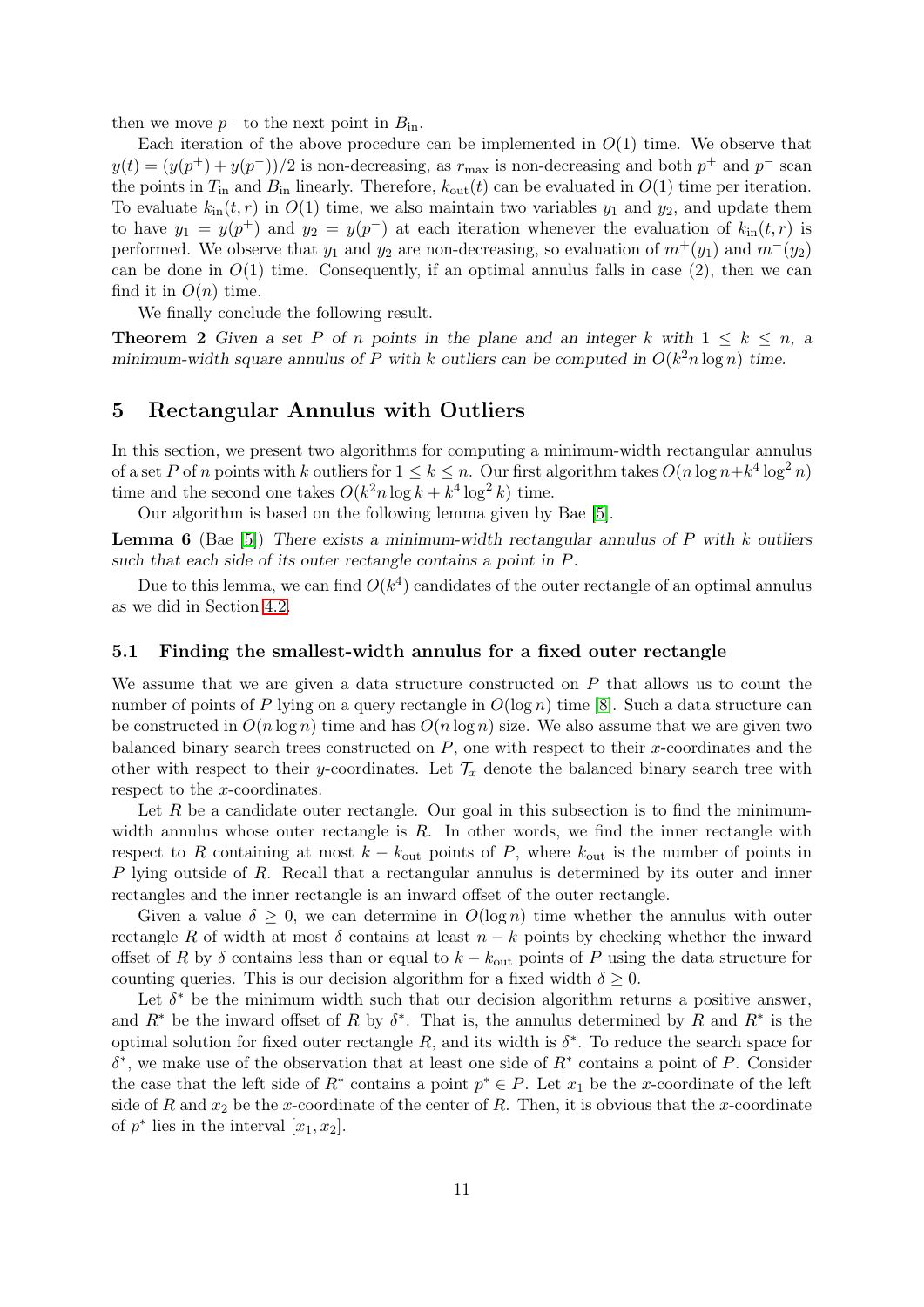Now, we are ready to describe our algorithm to find  $p^*$  and  $\delta^*$ . It starts with two standard queries for  $x_1$  and  $x_2$  on the balanced binary search tree  $\mathcal{T}_x$  on P with respect to the x-coordinates, resulting in two paths from the root to a leaf in  $\mathcal{T}_x$ . The two search paths share a common part from the root and then split at some node v of  $\mathcal{T}_x$ . We traverse  $\mathcal{T}_x$  again from the split node v. By the construction, the x-coordinate  $x<sub>v</sub>$  corresponding to v lies in  $[x_1, x_2]$ . We then apply our decision algorithm for  $\delta = x_v - x_1$ . If the result is positive, we proceed to the left child of  $v$ ; otherwise, we proceed to the right child of  $v$ . We apply our decision algorithm for the next node repeatedly until we reach a leaf of  $\mathcal{T}_x$ . Then, the leaf node corresponds to the point  $p^*$ , in this case. Since the height of  $\mathcal{T}_x$  is  $O(\log n)$  and our decision algorithm takes  $O(\log n)$  time, this procedure terminates in  $O(\log^2 n)$  time.

The other cases, where  $p^*$  lies on the right, top, or bottom side of  $R^*$ , can be handled in a symmetric way by traversing the binary search tree on  $P$  with respect to the x-coordinates or y-coordinates.

The following summarizes the above discussion.

**Lemma 7** Given a fixed outer rectangle R, we can compute in  $O(\log^2 n)$  time the smallest width  $\delta^*$  such that R and its inward offset by  $\delta^*$  form a rectangular annulus with k outliers after  $O(n \log n)$  time preprocessing.

### 5.2 Putting it all together

Since we have  $O(k^4)$  candidate outer rectangles by Lemma [6,](#page-10-0) we obtain the following by the above discussion.

<span id="page-11-0"></span>**Theorem 3** Given a set P of n points in the plane and an integer k with  $1 \leq k \leq n$ , a minimumwidth rectangular annulus of P with k outliers can be computed in  $O(n \log n + k^4 \log^2 n)$  time.

*Proof.* As a preprocessing, we build a data structure on  $P$  that allows orthogonal range counting queries in  $O(\log n)$  time, and build two balanced binary search trees on P with respect to the xcoordinates and the y-coordinates, respectively. This can be done in  $O(n \log n)$  time by standard data structures [\[8\]](#page-12-13).

Then we gather the set of  $O(k^4)$  candidate outer rectangles by Lemma [6.](#page-10-0) For each candidate outer rectangle, we apply our algorithm described in Section [5.](#page-10-1)1 to compute the smallest possible width in  $O(\log^2 n)$  time. By choosing the smallest one among the computed widths, we find a minimum-width rectangular annulus of  $P$  with  $k$  outliers. The total time complexity is  $O(n \log n + k^4 \log^2 n).$  $\Box$ 

The time bound in Theorem [3](#page-11-0) has a term of  $n \log n$ , and this does not match the case of  $k = 0$  in which one can solve the problem in  $O(n)$  time [\[1\]](#page-12-6). In order to reduce the running time for small  $k$ , we exploit the approach by Bae [\[5\]](#page-12-10).

A subset  $K \subseteq P$  is called a *kernel* for P if a minimum-width rectangular annulus of K with k outliers is also a minimum-width rectangular annulus of  $P$  with  $k$  outliers. Bae [\[5\]](#page-12-10) presented a procedure to compute a kernel K of size  $O(k^4)$  in  $O(nk^2 \log k + k^4)$  time. After computing such a kernel  $K$ , we compute a minimum-width rectangular annulus of  $K$  with  $k$  outliers in  $O(k^4 \log^2 k)$  time using Theorem [3.](#page-11-0) Hence, we conclude the following theorem.

**Theorem 4** Given a set P of n points in the plane and an integer k with  $1 \leq k \leq n$ , a minimumwidth rectangular annulus of P with k outliers can be computed in  $O(nk^2 \log k + k^4 \log^2 k)$  time.